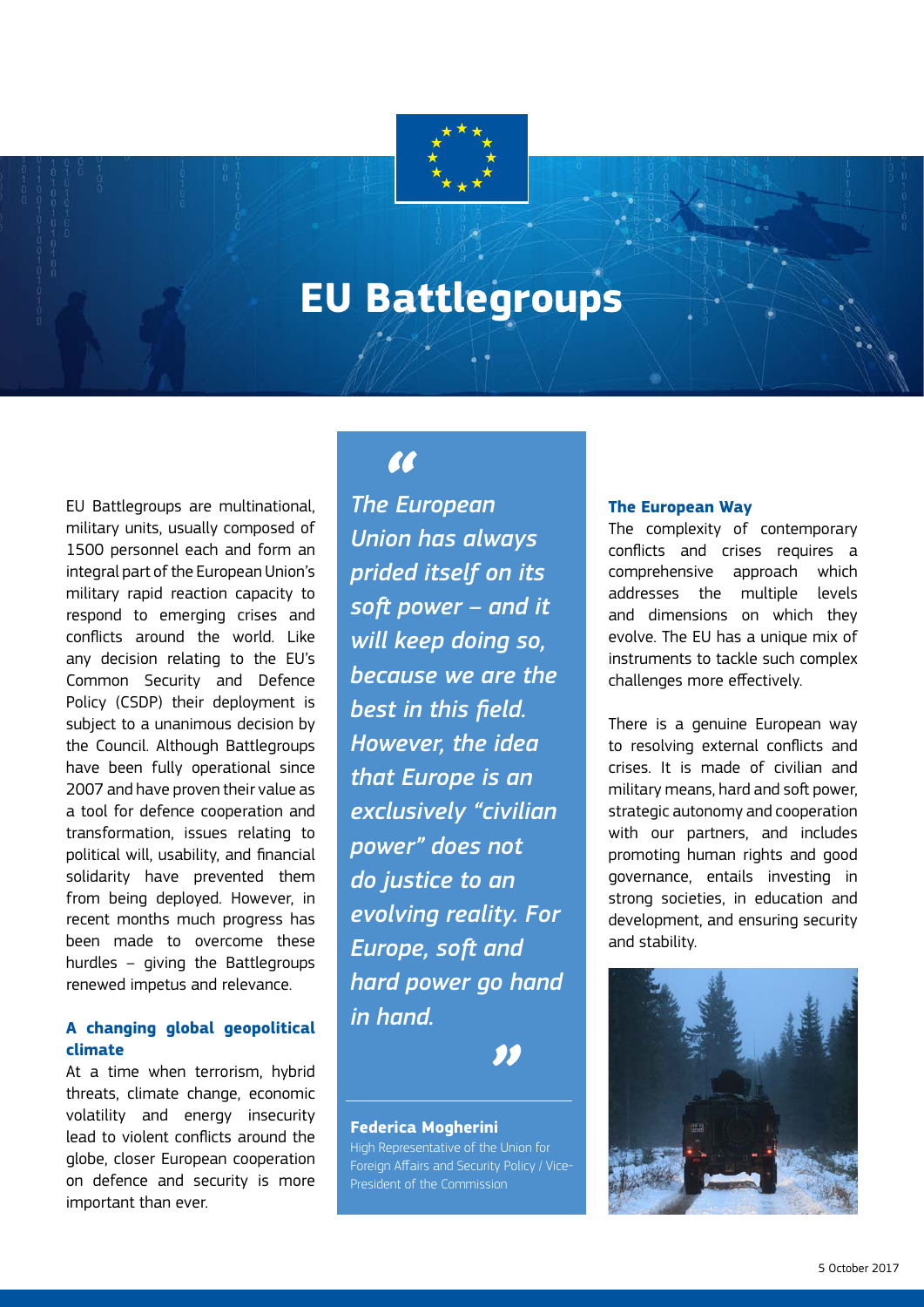**Battlegroups: one element of a wide variety of EU instruments and capabilities to ensure the safety of European citizens and contribute to maintaining international peace and security** 

Just as today's security challenges cannot be faced with military means alone, there are situations which cannot be resolved by only relying on humanitarian and development aid or diplomacy. There are situations in which a quick and decisive military reaction is necessary to save lives and prevent protracted conflicts and violence. This is where the EU Battlegroups come in.

They permit the EU and its Member states to respond early and rapidly to evolving conflicts. Preventing conflicts and engaging at an early stage is more efficient and effective



than engaging at a later stage in fully fledged violent conflicts. In conjunction with a reliable early warning system, EU Battlegroups permit a targeted and rapid response to minimise human suffering and insecurity. In a world of predictable unpredictability, reacting fast is at times the only way to react effectively.

While Member States remain in the driving seat and are responsible for deploying security and armed forces when needed, the EU can facilitate and reinforce this cooperation and make the collective effort more effective. Ensuring a joined-up and comprehensive approach which makes full use of all the EU's available instruments and acts on all stages and levels of the conflict is essential to achieve a lasting resolution of violent conflicts and crises.



#### **Specific tasks and objectives**

Battlegroups are employable across the full range of tasks listed in Article 43(1) of the Treaty on European Union and those identified in the context of the implementation of the [EU Global Strategy.](https://europa.eu/globalstrategy/en/global-strategy-foreign-and-security-policy-european-union)

These include:

- conflict prevention
- initial stabilisation
- humanitarian interventions and rescue tasks
- crisis management
- peacekeeping

Deployment of EU BGs always requires a unanimous decision of the Council and would generally require an authorising UN Security Council Resolution.

#### **Renewed impetus, not new competences**

In recent months there has been substantial progress to overcome the obstacles which have so far prevented the deployment of EU Battlegroups, despite their effective operation since 2007.

The most significant obstacle had long been the financing of EU Battlegroup operations. However, at the European Council in June 2017 Member States took further steps to make full use of the Lisbon Treaty's potential in the area of security and defence, by calling for a broadening of the costs that would be borne in common by Member States, notably as regards the deployment of EU Battlegroups. Decisions in this regards are currently under discussion in the context of the review of the mechanism for the financing of EU military missions and operations ([Athena mechanism](http://www.consilium.europa.eu/en/policies/athena/)).